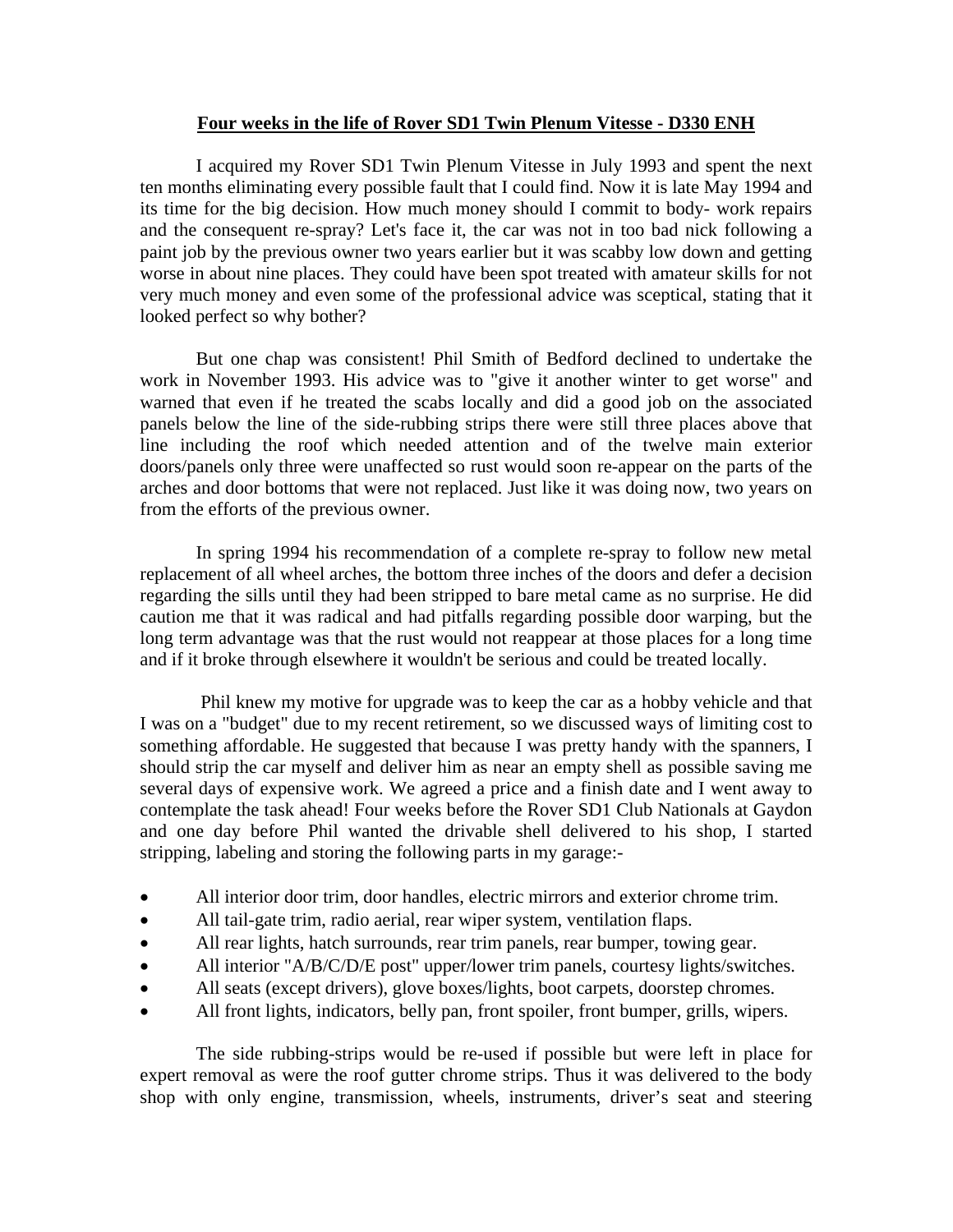wheel in evidence, enabling the car to be driven. As soon as the car was delivered in close convoy with family members the damaged front screen and the rear screen were removed by Dennis of "Bedford Windscreens" and Phil was ready to start.

 Within two days it resembled an automotive version of Frankenstein's monster. Great patches of multi-colored exterior with welded stitching all over the place. I watched Terry the welder at work and his method on the doors was to make a single tack, cool it immediately with a sopping wet cloth then, moving elsewhere, tack and cool again. He explained this technique would eliminate any warping tendency on the SD1's extra wide doors. Eventually there were new L-section strips stitched and folded along the length of all the door bottoms and new wheel arches welded in the same manner. The sills were also fully stripped and no corrosion to be seen. So the rust was not coming from within. Good news! A hole as big as my thumb behind the near side front suspension turret was patched as was a roof scab at the top nearside windscreen area. The challenge on the tailgate was to reproduce the original double curved shape along the bottom of the door, which came out pretty good.

With the car now jacked up in the body shop, I retrieved the wheels and delivered them to "Fred the Tread" at Woburn Sands where they removed the tires for "Pristine Wheels" to bead blast away all the paint and corrosion then stove enamel and lacquer the alloys as new! "Fred the Tread" then fitted new metal valves and cleaned-up my nearly new tires (including one new one) and balanced the wheels with the weights hidden inside the rim, all in two days!

In the same period I cleaned up all twenty wheel nuts and washers back to bare metal with files and emery paper and delivered them to "Vehicle and General Plating" at Arlesey where they bright-chromed the lot for fifteen quid. Upon returning the wheels and nuts I retrieved the side rubbing strips that had since been removed from the car and in my workshop, peeled off the sticky pads and cleaned them up. Those sticky pads are a real problem to remove! Two were sufficiently damaged to justify new replacements.

 Back in my garage the bumpers were dissembled. The irons and tow-bar metalwork was sandblasted for five quid and then sprayed red oxide and matt black. A cracked over-rider was repaired with cyanoacrylate which seems to melt into the plastic. They were delivered to Phil for painting. He removed all traces of waxes, other silicones and paint, then primed and finished them in satin black as near as possible to original texture using a paint formulated for Glass Reinforced Plastic. I retrieved them early from the paint shop for re-assembly to their bright trim with some new retainers as required, irons, brackets and headlamp wash pipes/nozzles. The deep front spoiler had also been delivered to the shop for painting. Fortunately it had no damage other than a missing lug which could be substituted with a customized bracket made from soft aluminum.

 As for the interiors I was able to deep-clean all the upholstery and carpets and attend to the replacement grey fabric on the "E" posts. I avoided Evostick so it wasn't that easy to get good adhesion until discovering a spray contact adhesive, the trick being not to try and get it too taut, but lightly water-shrink the fabric in-situ after the glue was well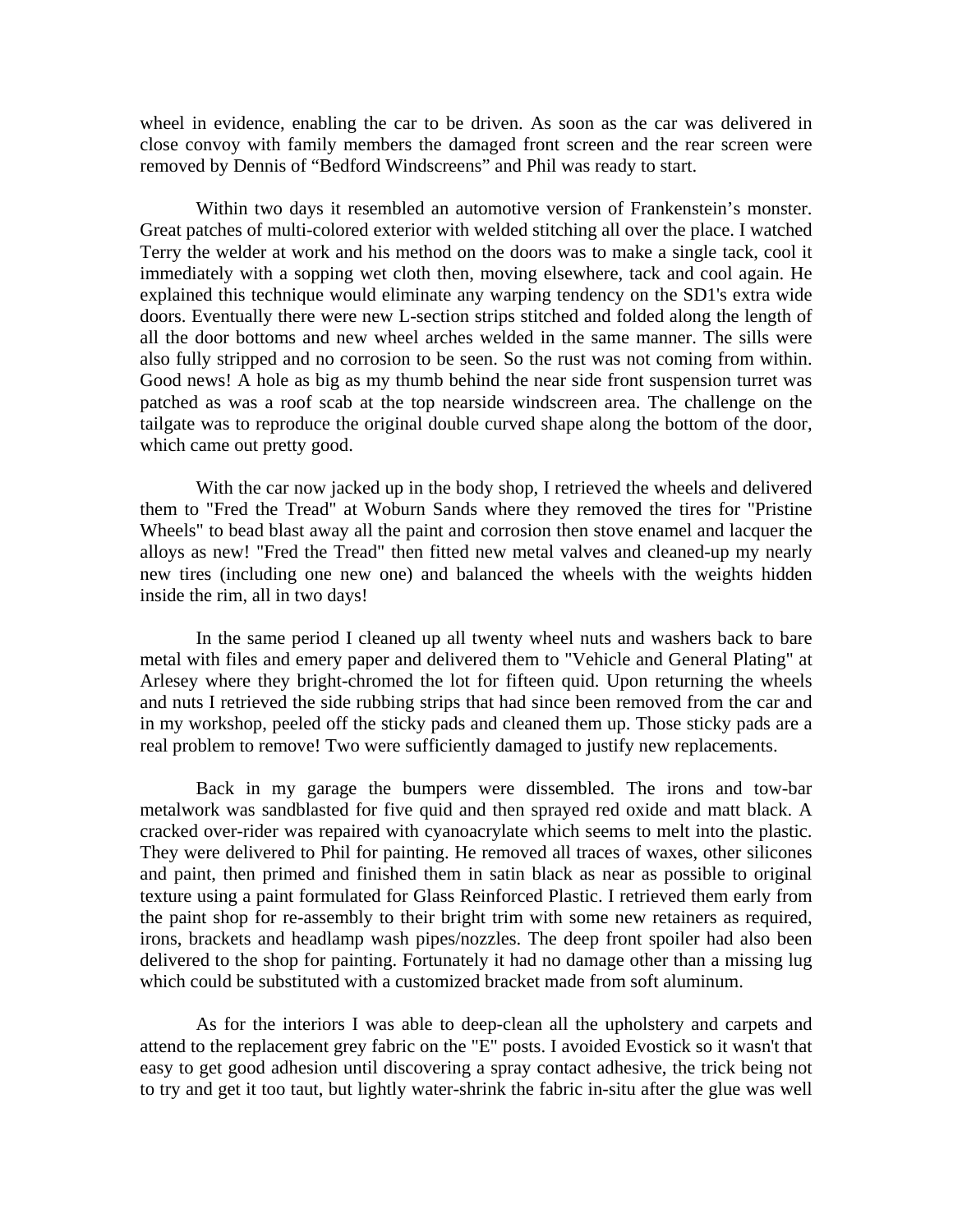set. The door interior plastic trims were cleaned using domestic carpet cleaner with troublesome stains being carefully eased out with thinners. Both hard plastic skirts around the bottom of the front seats were hanging loose so I strengthened around the damaged holes with doublers for permanent repair. An easy job with the seats removed.

 The floor boards from the boot area were O.K. but discolored and the metal edges at the front of the boards were loose on their rivets which were removed and replaced with suitable screws. The wood was cleaned and sanded smooth and the whole lot sprayed satin black from an aerosol, as were the internal plastic covers for the rear light clusters, rear wash/wipe and sun-roof motor.

 The rear spoiler was a mess! Two studs were sheared and it was fading to grey. The damaged studs were drilled from the metal plates buried in the molding and new ones screwed in. It was then rubbed and scrubbed with anything that would remove multiple layers of wax and silicones that had been variously applied since new. Why do we use that stuff, it always looks worse in the end? The unit was then blacked with multiple applications of black boot polish, making it really easy to maintain. When remounted, gaskets made from an old inner tube would be used.

 All five door handles/locks were stripped, cleaned, greased and re-assembled but not before the concave finger recesses and other black parts on hatch lock were prepared and re-painted in black satin. Likewise the electric door mirrors were dissembled so the cast metal mounts and plastic surrounds could be similarly painted. Identical treatment to the window lift switches produced a smart finish in comparison to the prior faded plastic. Grills and air ventilation intake were prepared with wire wool, cleaned and painted.

 Having previously successfully separated the off side headlamp for cleaning and re-sealing I tried the same with the near side unit but it wouldn't split so it was cleaned up inside with soft cloth bound to bendy wire and canes before sealing the bottom edge with silicon. One of the rear light clusters was strangely warped and it took a while to figure out why. What had happened was a seriously overheated earth connection to one of the retaining studs which had distorted the plastic lens molding splitting it from the interior cover. A fiver secured a good replacement from the local breaker.

 It took all of the three weeks the stripped car was at the body shop to carry out the off-car work mentioned above before the day came to fetch it home. I turned up just as Phil was fitting the side rubbing strips and his mate was buffing the last coat of polish. It was superb! Apart from the obvious pristine finish there was new paint right into the door shuts, hinge areas, scuttle and bonnet under-edges. The window surrounds were fresh black again and the sills had been treated with stone-guard paint that would normally have an orange peel finish but had been rubbed down nearly smooth at my request before being finished to original body color. Within the wheel arches was treated to fresh black sealant as was the rear panel below the bumper line. A new windscreen had been inserted by Dennis and the rear glass refitted to the hatch. I paid the bill and with no running lights at all, drove home in close convoy with a couple of family members and parked it arrogantly on the front drive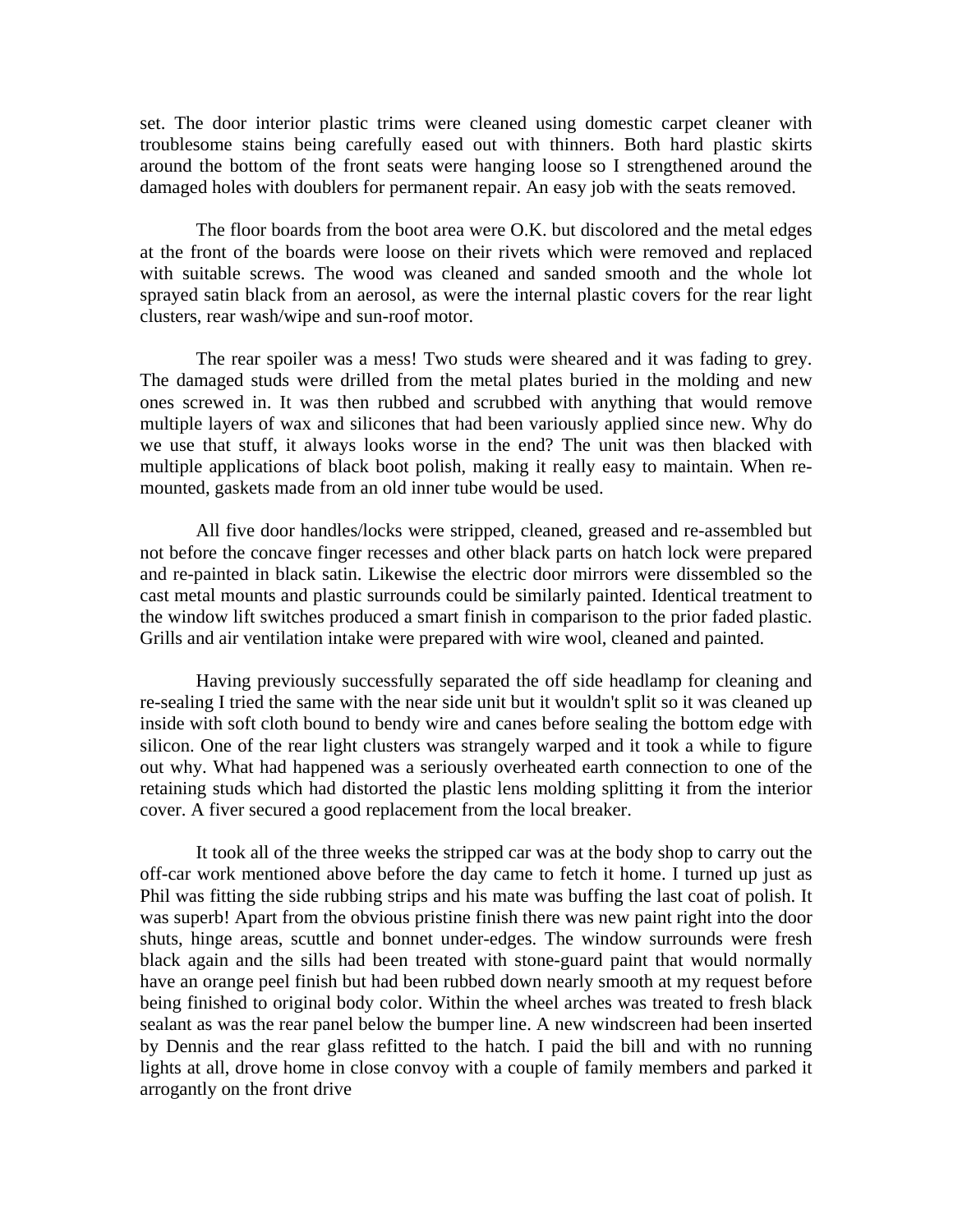The condition of the engine bay was not too bad, being dirty rather than paint damaged. First I stripped most of the readily detachable parts from the engine bay such as air cleaner, air-flow meter, resistor pack, wash bottle, expansion tank, fuel filter, battery, brackets, etc, exposing as much of the bay paintwork as possible. I then T-Cut all the accessible paint inside the bay and bonnet. It was a remarkable transformation which did also expose some scratched and messy bits of paint which were prepared and sprayed using a matching aerosol. A very close match it was too! The under bonnet blanket looked a bit of a mess now the rest of the car was so much improved with bits hanging loose and some exposed areas of contact adhesive from prior unsuccessful repairs. All this was patiently removed with petrol and the blanket secured with impact glue and extra clips. I then masked up everything and lightly sprayed the pad with black acrylic paint. Now the car was ready for re-assembly commencing with the engine bay with all its components on fresh black painted brackets as appropriate.

 I found the front bumper, deep spoiler and belly pan a really difficult job to refit. They seem to continually interact with each other and I'm sure there is a good sequence I haven't discovered yet! Anyway, the headlamp washers worked OK without seepage for which I was grateful. With the badge, grills, head- lamps and indicators refitted and new clips for the chrome finishers it was already looking a pretty picture from the front.

 At the rear, the tow-bar was re-assembled and fitted first, followed by the rear bumper, badge bar and rear light assemblies with very special attention to sealing all these units with appropriate gaskets or body caulking to prevent water ingress. At this time I discovered that a previous owner had incorrectly wired in the trailer socket on the wrong side of the bulb failure unit so I corrected his errors and tidied up all the local wiring inside the boot for good measure.

 The door locks presented a different problem altogether. There was simply not enough room for my large arthritic hands to work properly in the confined space but my son-in-law, Malcolm, has quite small hands and is a very good and patient mechanic. He needed all these attributes and a lot more, to install the door locks and linkages without damaging any paintwork. It would be a lot easier if there was no glass in the doors. After that everything else was plain sailing to refit door interior panels and trim, glove boxes, interior lights, courtesy switches, seats (but not before triple cleaning the main carpets which had attained a red/grey hue during their time at the paint shop), all the rear hatch trim, carpets and boards, rear wash-wipe motor, new rear finisher, radio aerial, etc. I even found a petrol hatch lock chrome ring in better nick than mine and replaced a broken number plate lamp-holder with items from the local breakers yard. The headlining was double cleaned using foaming upholstery cleaner with clever soft brush attached to the aerosol. It worked really well! New number plates were fitted and yea verily, the store of parts was empty!

 So! In four weeks front-to-back the job was finished on 9th July 1994, one day before the Rover SD1 Club Nationals at Gaydon, which, as it turned out was being shared by maniacs peppering the display area with buckshot from a nearby shooting range. Is it